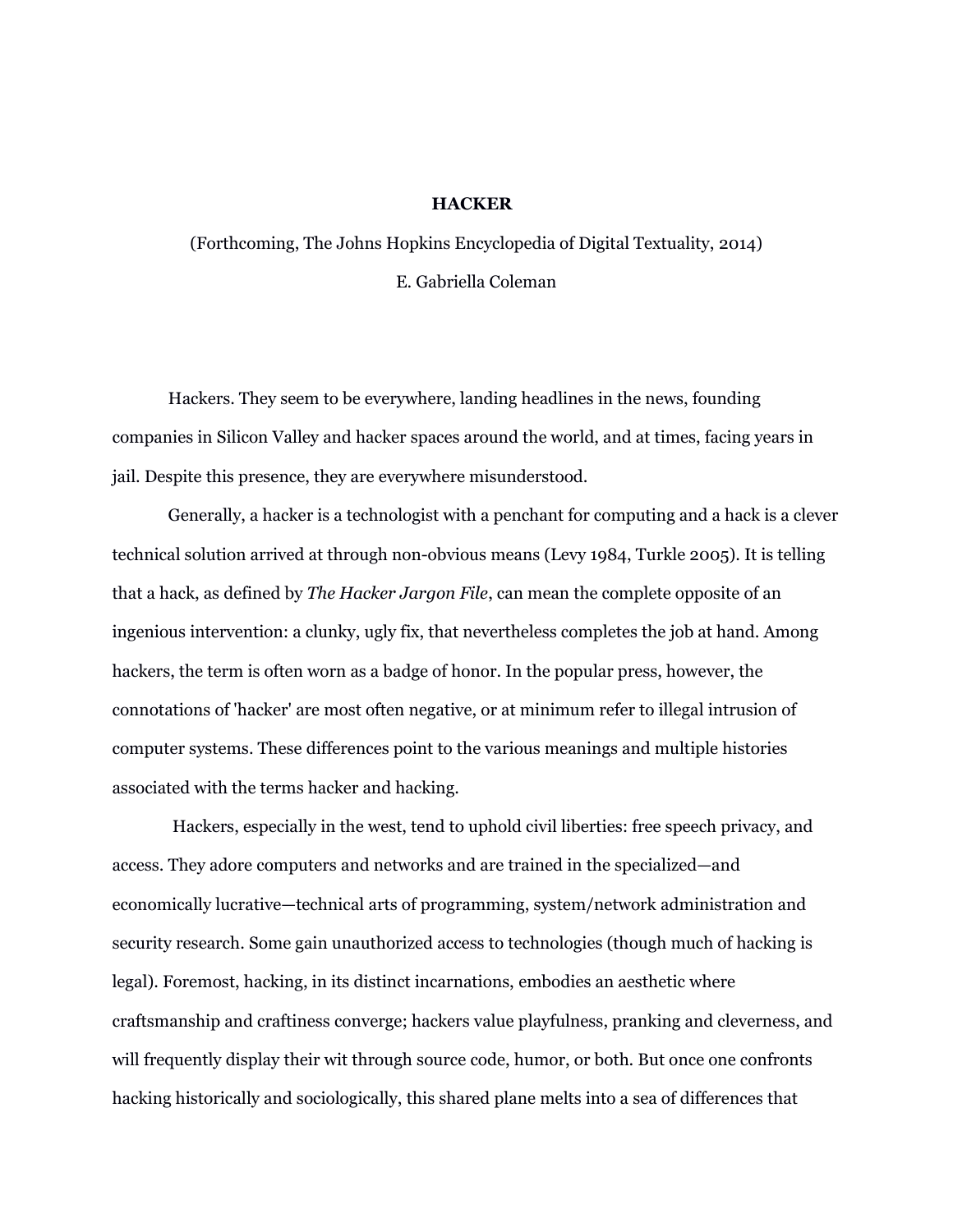have, until recently, been generally overlooked in the literature on hacking (Coleman and Golub 2008, Jordan 2008).

The term hacker was first used consistently in the 1960s among technologists at MIT whose lives maniacally revolved around making, using and improving computer software—a preoccupation that Steven Levy beautifully dubbed "a daring symbiosis between man and machine" in his engaging and exhaustive 1984 account *Hackers: Heroes of the Computer Revolution* (1984: 39). Levy unbundled the groups' unstated ethical codes from their passionate, everyday collective pursuits and conceptualized them as "the hacker ethic," shorthand for a mix of aesthetic and pragmatic imperatives that included: commitment to information freedom, mistrust of authority, heightened dedication to meritocracy and the firm belief that computers can be the basis for beauty and a better world (1984: 39-46). Levy's book not only represented what had been an esoteric community but also inspired others to identify with the moniker "hacker" and its ethical principles.

By the 1980s, many other technologists routinely deployed the term "hacker," individuals enthralled with tinkering and technical spelunking but whose history and politics were distinct from those chronicled by Levy. Sometimes referred to as the "hacker underground," the standard story goes that they arose in the 1980s, sullying what had been a pristine and legal tradition. What often goes overlooked in the underground's history is that their ethical and aesthetics traditions hail from subversive predecessors, phone phreaks, who existed at the same time as the first crop of university hackers in early 1960s. These phreaks, as they were eventually known, tapped into the phone system to make free phone calls, explored 'The System,' and found each other on phone conferences also known as party lines (Sterling 1992, Rosenbaum 1971, Thomas 2003, Lapsley 2013).

The end of the analog phone network after the divestiture of "Ma Bell" heralded the end of the golden age of phreaking, which was largely replaced with the exploration of computer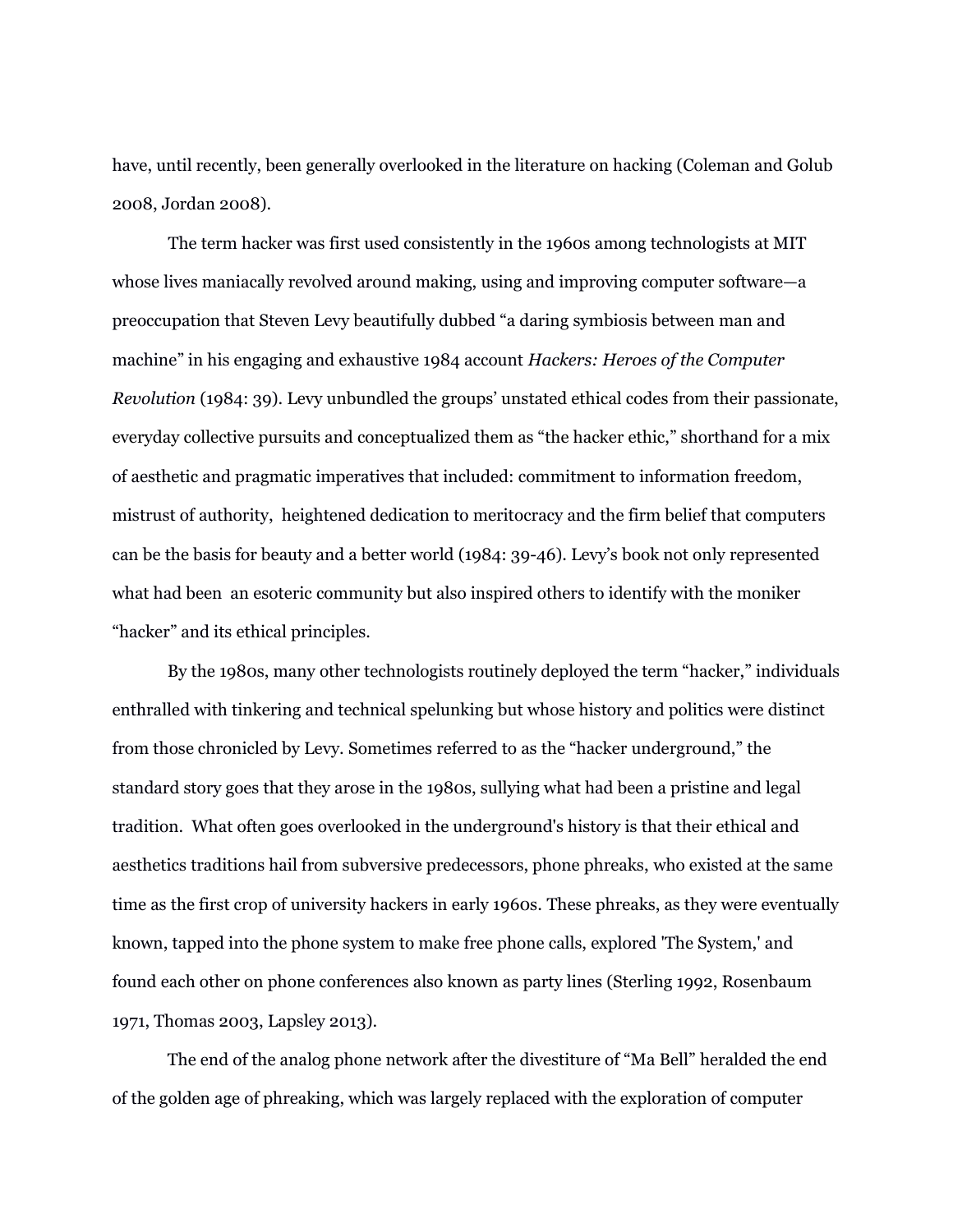networks. The marriage between phreaking and computer hacking was represented in the popular e-zine *Phrack,* first published in 1985 on Bulletin Boards Systems, where hackers of all kinds congregated (Scott 2005, Sterling 1992, Thomas 2002). Hackers published prolifically in diverse genres, including manifestos (most famously "The Conscience of a Hacker"), textfiles (written in sparse ASCII text but often filled with ASCII art, audaciously worded content) and zines (such as *Hack-Tic* in the Netherlands and *2600* in the United States). Although many of these underground hackers acquired and circulated technical knowledge, for instance, by scouting for security vulnerabilities, they also simply sought forbidden fruit and their actions included mockery, spectacle, and transgression—a politics and ethics distinct from the university hackers of MIT, Carnegie Mellon, and Stanford (although there was plenty of pranking and irreverence among these hackers as well and some individuals participated in both domains).

Instead of fixating upon a single point of origin for hacking, juxtaposing distinct lineages allows us to be attentive to multiple origins, distinct lineages, and variable ethics. By the late 1980s, although various instances of hacking existed, the more subversive tradition became *the*  public face of hacking, cemented, and sometimes distorted by, media accounts. Laws, such as the Computer Fraud and Abuse Act, enacted in the United States in 1986, became the weapon of choice to prosecute hackers. Since the mid 1980s, the U.S. government has tended to criminalize hacking under all circumstances, unwilling to differentiate between criminal activities, playful pursuits, and political causes.

Some hackers, concerned by the illicit actions of other hackers and negative, sensationalist media portrayals, started to call those who hacked for illegal or malicious purposes, "crackers" (Nissenbaum 2004). The use of "cracker" was a linguistic attempt to reclaim and sanitize "hacker." Unsurprisingly, many hackers also questioned the term. As more automation tools became available, many also started to use the derogatory terms "script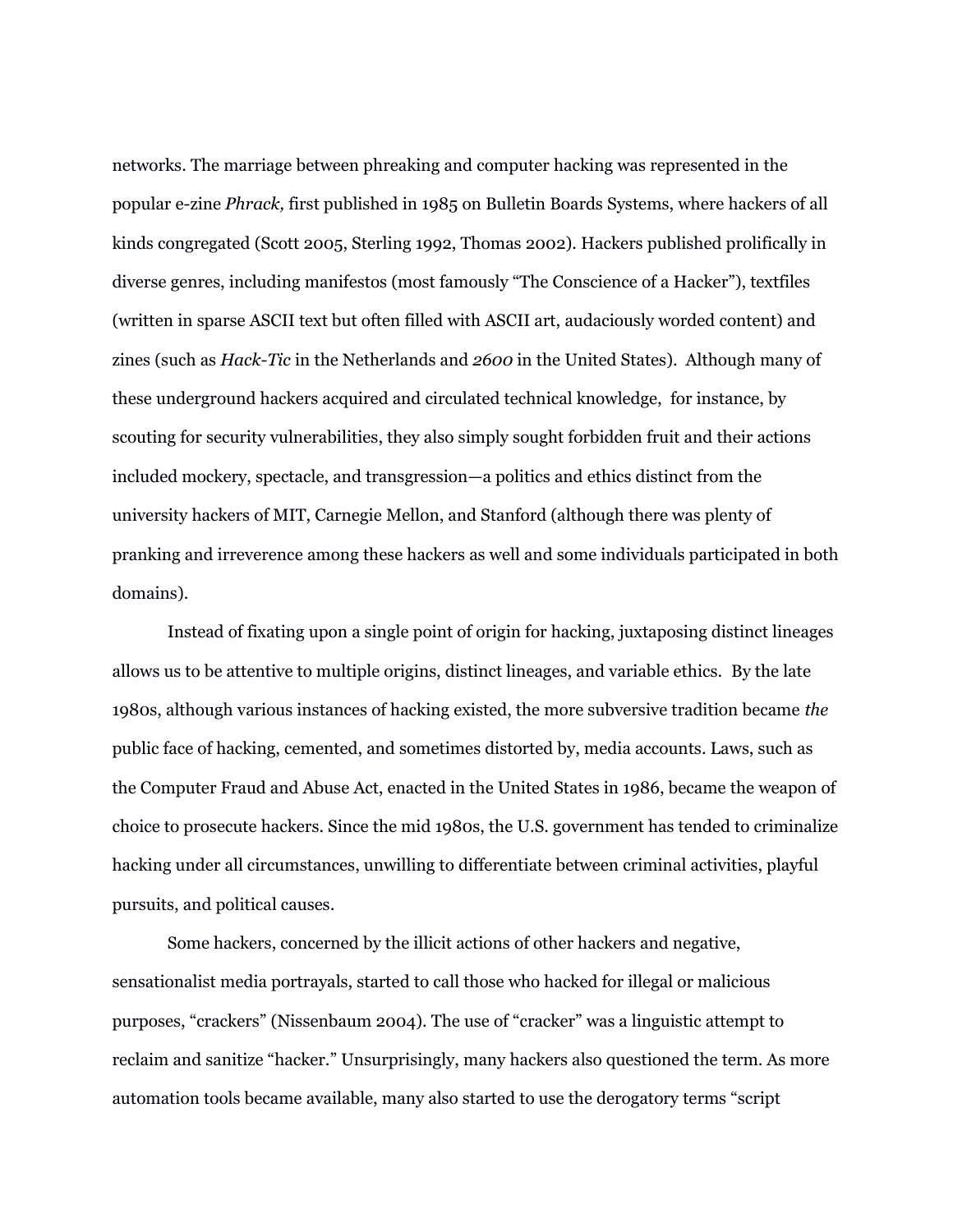kiddies" to designate those who use scripts to circumvent computer security or deface websites, rather than finding a unique compromise. It is a scornful term (no one would elect to self-designate as such) that demarcates boundaries, signals appropriate behavior, and gives voice to the value placed on ingenuity, inventiveness and self-sufficiency.

To this day, debate rages among technologists: who deserves the title of "hacker"? What constitutes its parameters? Some readily accept variability, while others starkly draw borders. When asked, most can fire off precise definitions. When interviewed, two hackers distinguished between *builders*—often found in free and open source communities whose lineage goes back to the university communities explored in Levy—and *breakers* with whom these hackers identify. They define breakers as follows:

Di: I call myself a hacker, what I mean is that I apply creativity and technical knowledge to bypassing defenses. Da : Yeah I've heard 'obtaining lower level understanding of a system to bypass systems'… which is a reasonable definition.

As this example demonstrates, to hackers themselves, "to hack" can thus mean distinct activities, from improving the open source Linux operating system to finding vulnerabilities and "fuzzing" for exploits. Some distinctions are subtle, while others are profound enough to warrant thinking about hacking in terms of genres with distinct aesthetics and histories (Coleman and Golub 2008). Free and Open Source hackers —those that have used legal means to guarantee perpetual access to source code—tend to uphold political structures of transparency (Coleman 2013). In contrast, the hacker underground is more opaque in its social organization (Thomas 2003). These hackers have made secrecy and spectacle into a high art form (Coleman 2012b). For decades in Europe, artists have marshaled hacking aesthetics for the sake of political activity (Bazzichelli 2008, Deseriis and Marano 2008). Hardware has also been part of hacking for a long time. Historically, its most notable manifestation was among the Homebrew hackers of the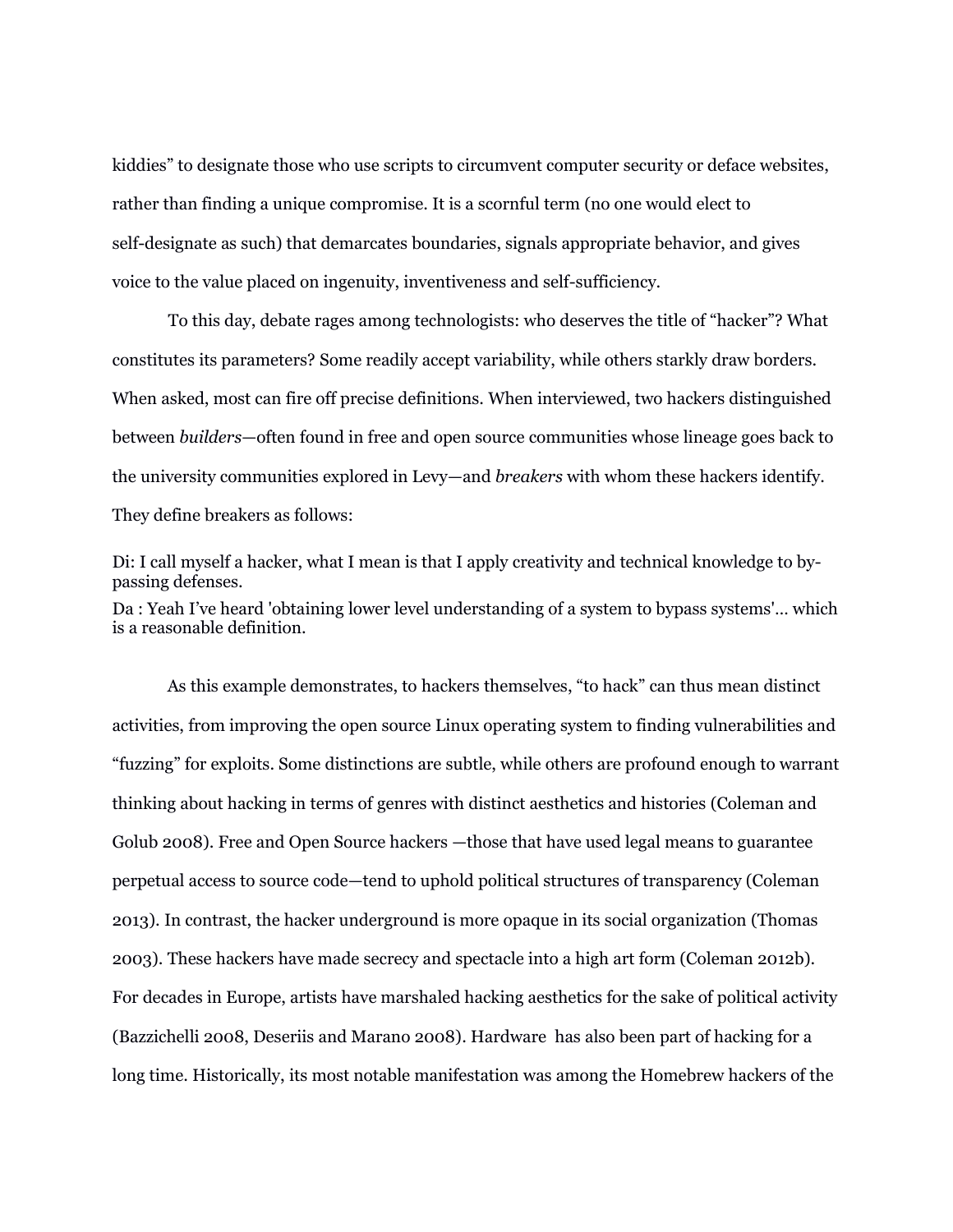Bay Area who hacked one of the first personal computer kits, the MITS Altair 8800, and helped fuel a nascent personal computer industry. Today, hardware hacking is exploding, buoyed by the spread of hack spaces—physical workshops filled with tools and computers—across North America and Europe but also in Latin America and China. Though in its infancy, bio-hacking is on the rise, with physical labs a key locus of activity (Delfanti 2013)

 Some hackers run vibrant political collectives whose names, Riseup and Mayfirst, unabashedly broadcast their technical crusade to make this world a better one (Juris 2008, Milberry 2012). Politically-minded hackers have been at the forefront of developing cryptographic tools for the sake of privacy and whisteblowing (Greenburg 2012). A select number of hackers have gravitated toward Anonymous—an umbrella term used by activists, geeks, and many non-hackers for a range of distinct and often unconnected digital operations to engage in hacking for the sake of leaking sensitive corporate and government information (Coleman 2012a), extending a longer tradition in hacktivism (Taylor and Jordan 2004). Others —for example, many "infosec" (information security) hackers—are first and foremost committed to security, and tend to steer clear of defining their actions in such overtly political terms, even if hacking tends to creep into political territory. Still, the infosec community is not homogenous, and there is active debate within the group as to whether one should release a security vulnerability (often called full disclosure) or announce its existence without revealing details (referred to as anti-disclosure). A smaller, more radical movement known as "antisec," is vehemently against any disclosure, claiming that it is their "goal that, through mayhem and the destruction of all exploitative and detrimental communities, companies, and individuals, full-disclosure will be abandoned and the security industry will be forced to reform."<sup>[1](#page-4-0)</sup>

National and regional differences also make their mark. Southern European hackers have articulated a more leftist, anarchist commitment than their northern European

<span id="page-4-0"></span><sup>1</sup> https://upload.wikimedia.org/wikipedia/commons/b/b7/Anti-sec\_manifesto.png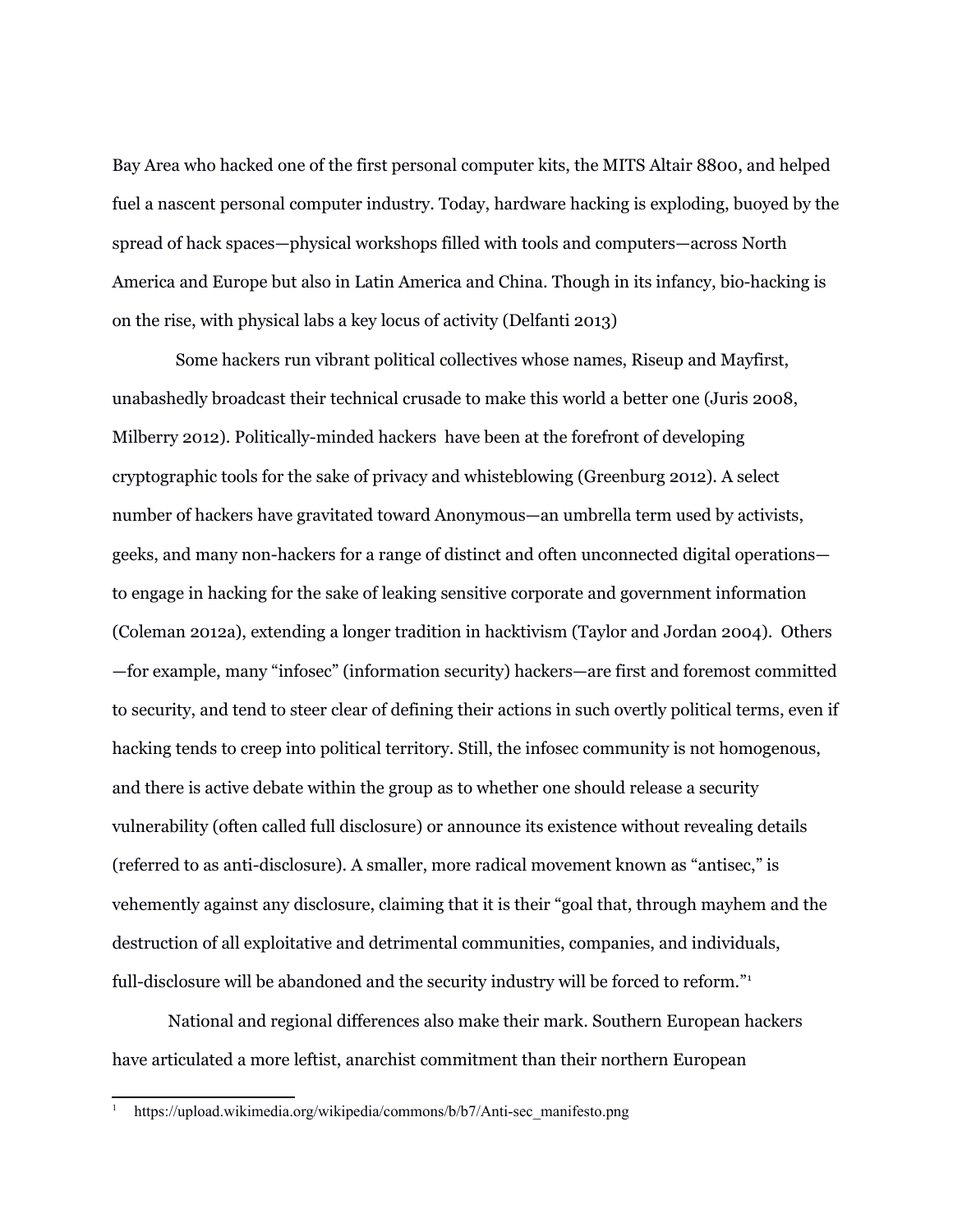counterparts. Recently, nationalistic hacking—though virtually unexplored by scholars—has spread (Karatzogianni 2006 is an important exception). Pakistani hackers are routinely at war with their Indian neighbors. Chinese hackers are quite nationalistic in their aims and aspirations (Henderson 2007), in contrast to those in North America, Latin America, and Europe, whose anti-authoritarian stance makes many—though certainly not all—wary of joining government endeavors.

It would nevertheless be a mistake to treat different types of hacking as cultural cocoons. By the 1990s, hackers of all stripes met during annual hacker "cons" (Coleman 2010) and the number of conferences multiples each year. Technical architectures, the language of codes, and protocols most especially bring together different types of hackers and activities. For instance, as it was developed over the last four decades, the Unix Operating System, has worked to bind thousands of hackers together as part of what Chris Kelty aptly calls a "recursive public" (2008). While we can say that hacker action and ethical principles share a common core or general ethos, inquiry demonstrates that we can identify variance and even serious points of contention. Given the multi-faceted, rich, and often controversial political effects engendered by hackers, from the creation of new licensing regimes to exposing the abuses of the surveillance state (Himanen 2001, Söderberg 2008, Wark 2004) and its historical dynamism, it is imperative to keep the variations and full diversity of hacking at the forefront of our inquiries.

### Works Cited

Bazzichelli, Tatiana

2008 *Networking, The Net as Artwork. Digital Aesthetics Research Center:* Aarhus University

Coleman, E. Gabriella 2010 The Hacker Conference: A Ritual Condensation and Celebration of a Lifeworld. Anthropological Quarterly. 83(1): 47-72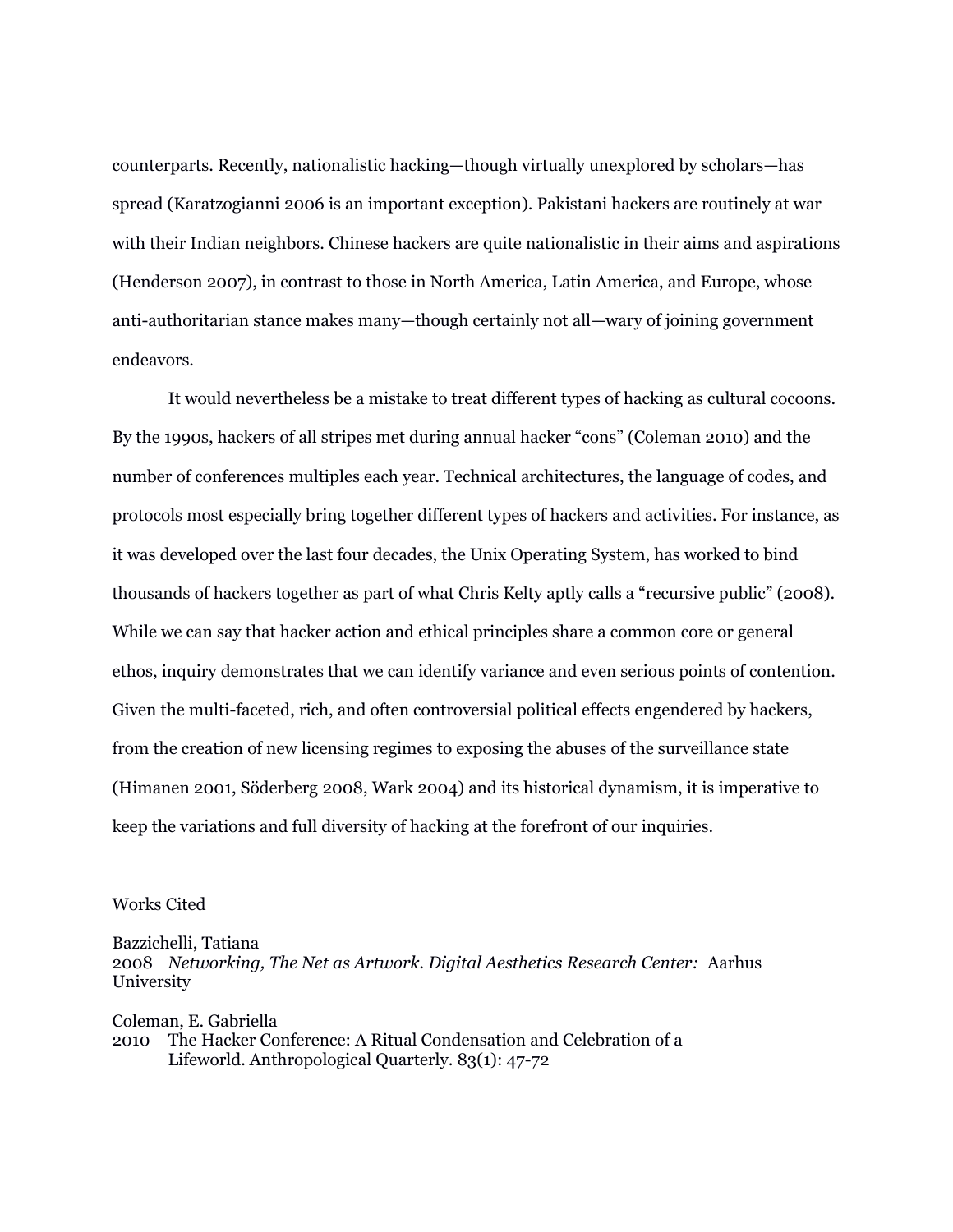2012a Our Weirdness is Free: The logic of Anonymous: Online Army, Agent of Chaos, and Seeker of Justice. Triple Canopy http://canopycanopycanopy.com/15/our\_weirdness\_is\_free

2012b Phreaks, *Hackers, and Trolls and the Politics of Transgression and Spectacle. In The Social Media Reader, ed. Michael Mandiberg. New York: NYU Press*

2013 *Coding Freedom: The Ethics and Aesthetics of Hacking*. Princeton: Princeton University Press.

Coleman, Gabriella and Golub Alex

2008 Hacker Practice: Moral Genres and the Cultural Articulation of Liberalism. *Anthropological Theory, Vol. 8, No. 3, 255-277.*

Delfanti, Alesandro

*2013 Biohackers: The Politics of Open Science.* London: *Pluto* Press.

Deseriis, Marco. and G. Marano

*2008 Net.Art: L'arte della Connessione* (Net.Art: The Art of Connecting) Milan: Shake. (First edition 2003)

Greenburg, Andy

2012 *This Machine Kills Secrets*. New York: Dutton/Penguin.

Henderson, *Scott*

2007 *The Dark Visitor: Inside the World of Chinese Hackers.* Lulu.com

#### Himanen, Pekka

2001 *The Hacker Ethic and the Spirit of the Information Ag*e. New York: Random House.

## Jordan, Tim

2008 *Hacking: Digital Media and Technological Determinism*. Cambridge: Polity Press.

Jordan, Tim and Paul Taylor

2004 Hacktivism and *Cyberwars: Rebels with a Cause? London:* Routledge.

#### Juris, Jeff

2008 *Networking Futures*. Durham: Duke University Press.

## Kelty, Chris M.

2008 *Two Bits: The Cultural Significance of Free Software*. Durham: Duke University Press.

Karatzogianni, Athina

2006 *The Politics of Cyberconflict*. Routledge: London and New York.